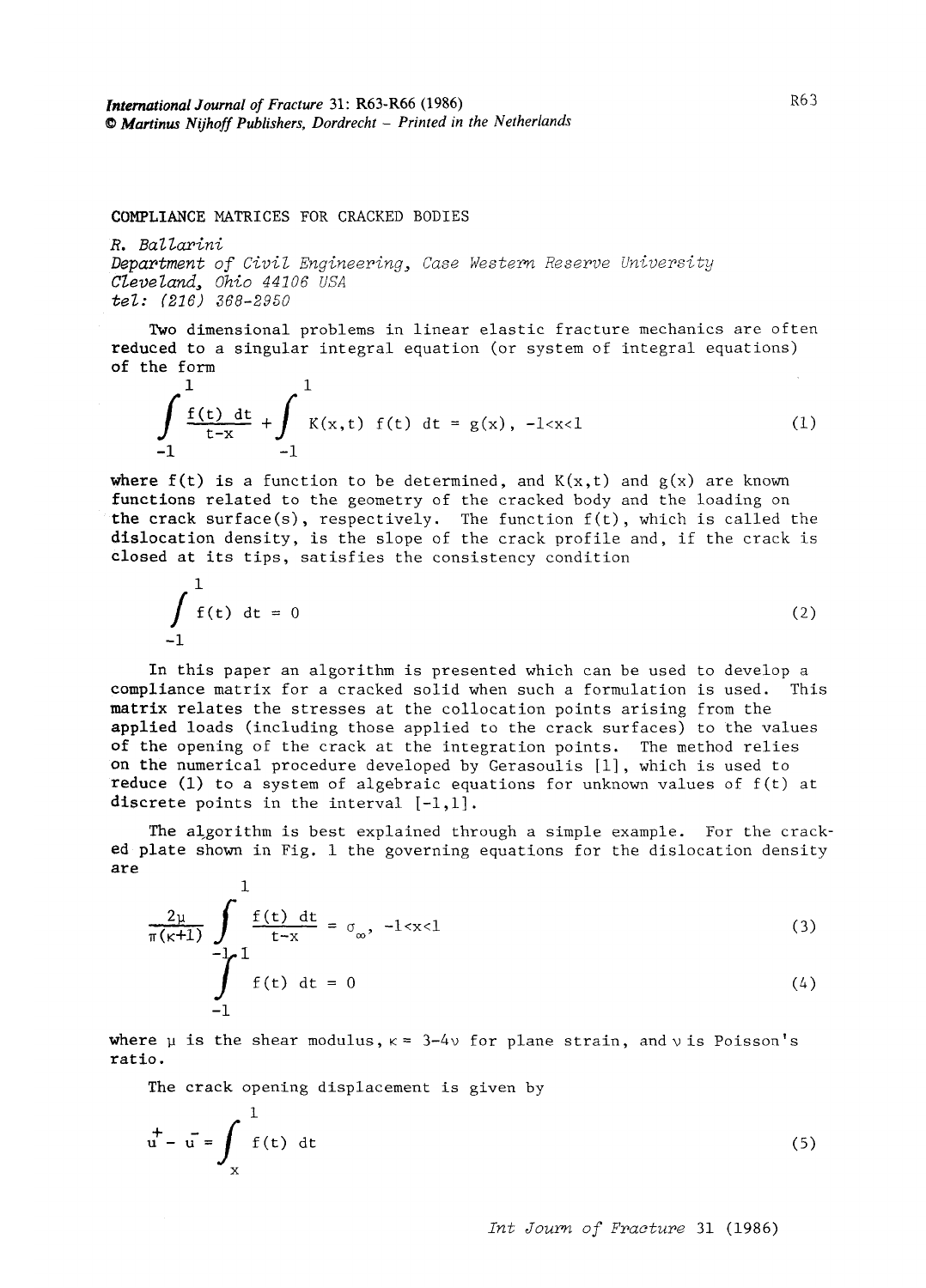The exact solution to this problem is

$$
f(x) = [ (k+1) \sigma_{\infty} / 2\mu ] [x / \sqrt{(1-x^2)} ]
$$
\n
$$
u^+ - u^- = [ (k+1) \sigma_{\infty} / 2\mu ] / \sqrt{(1-x^2)}
$$
\n(7)

Following [1] (and nondimensionalizing by setting  $2\mu/\pi\sigma_{\mu}$  ( $\kappa+1$ ) equal to unity), f(t) is expressed by

$$
f(t) = \phi(t)/\sqrt{(1-t^2)}
$$
 (8)

and  $_{\phi}(t)$  is approximated as piecewise quadratic in  $[-1,1]$ . The result is that (3) and (4) are reduced to a system of algebraic equations through quadrature formulas. The details of the quadrature can be found in [i] and are omitted here. The results are

$$
2N+1\n\n
$$
\sum_{i=1}^{2N+1} w_i (x_k) \phi(t_i) = 1 \quad k=1,2N
$$
\n(9)\n  
\n
$$
2n+1\n\n
$$
\sum_{i=1}^{2N+1} v_i \phi(t_i) = 0
$$
\n(10)
$$
$$

We note that the unknown values of  $\phi$  are those at the integration points  $t_1$ , while the stresses on the right hand side of (9) are at the collocation points  $x_k$ .

For illustration we take five points for the quadrature, and (9) and (i0) become

| $-3.236$ | 1.527             | .699     | .683     |       |                     |     |   |  |
|----------|-------------------|----------|----------|-------|---------------------|-----|---|--|
| $- .948$ | $-2.311$          | 1.626    | 1.190    | .443  |                     |     |   |  |
| $-.443$  | $-1.190$          | $-1.626$ | 2.311    | .948  | $\phi_{\mathbf{p}}$ | $=$ |   |  |
| .328     | $-.683$           | $-.699$  | $-1.527$ | 3.236 | $\Phi_4$            |     |   |  |
| .571     | .858              | .283     | .858     |       |                     |     | 0 |  |
|          | $\mathbf{G}_{ik}$ |          | x        |       |                     |     |   |  |

In (11), matrix G is characteristic of the geometry of the problem and matrix L represents the loading and crack closure condition. What is usually of interest in such a problem is the stress intensity factor, and since the stress intensity factor is proportional to the value of  $\phi$  at the endpoints  $[1]$ ,  $(11)$  is solved for the unknown vector  $\phi$ .

Instead of doing this, in this report the inverse of matrix G is obtained, and the product of this matrix and  $1/\sqrt{(1-t^2)}$  is integrated term by term to obtain a matrix C which is called the compliance matrix for this particular geometry. The integration of each term is performed using the weights

*Int Journ of Fracture* 31 (1986)

R64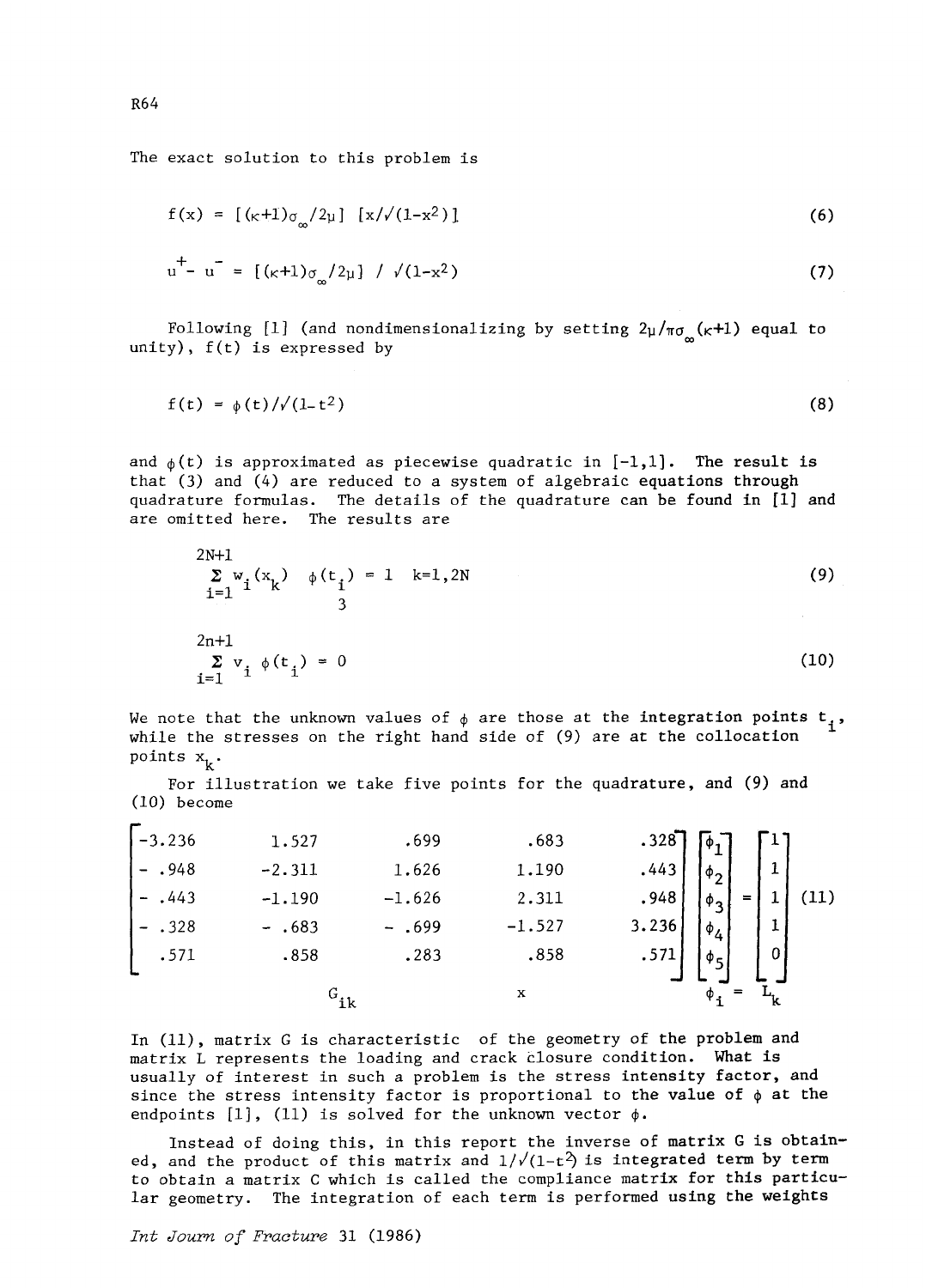**for the Lagrange interpolation polynomials, since the function**  $\phi$  **is approxi**mated in this manner. The results of the integration lead to the following

| 0.000 | 0.000 | 0.000 | 0.000 |
|-------|-------|-------|-------|
| 0.087 | 0.121 | 0.049 | 0.019 |
| 0.029 | 0.130 | 0.130 | 0.029 |
| 0.019 | 0.049 | 0.121 | 0.087 |
| 0.000 | 0.000 | 0.000 | 0.000 |
| 0.000 | 0.000 | 0.000 | 0.000 |

\n
$$
C_{ik}
$$
\n

| $x$             | $\sigma_{x_k}$  | $(u^+ - u^-)_1$ |
|-----------------|-----------------|-----------------|
| $(u^+ - u^-)_2$ | $(u^+ - u^-)_3$ |                 |
| $(u^+ - u^-)_4$ | $(u^+ - u^-)_5$ |                 |

We note that matrix C is not a square matrix. This is because the number of integration points is one more than the number of collocation points. Matrix  $C_{ik}$  relates the displacement of the crack faces at the point  $t_i$  to the stress at point  $x_k$ .

For the present problem the applied loading vector is unity, and premultiplying it by the compliance matrix leads to

| $(u^+ - U^{\dagger})_1 = 0.0$   |      |
|---------------------------------|------|
| $(u^{+} - U^{-})_{2} = 0.276$   |      |
| $(u^{+} - u^{-})_{3} = 0.318$   | (13) |
| $(u^+ - u^-)_{\Lambda} = 0.276$ |      |
| $(u^+ - u^-)_x = 0.0$           |      |

The above displacements agree with the exact solution.

The utility of the compliance matrix becomes evident when one is interested in investigating the effects of many loading cases, and in particular, if the stresses along the crack surfaces depend on the crack opening displacements. Such loadings are used in models for fiber reinforced concrete, rocks, ceramics, and other materials where microcracking, fiber bridging, and other nonlinear effects are modeled as nonlinear springs along the crack surfaces  $\{2,3,4,5\}$ . For these models (1) becomes nonlinear, and an iterative solution is needed. With the use of the compliance matrix, this iteration procedure is efficient and rapid.

As an example, let us assume that the crack surfaces are bridged by fibers, and that the stresses transmitted by the fibers to the crack depend on the opening of the crack. The displacements along the crack will be governed by

$$
(u^+ - u^-)_{t_i} = C_{ik} \times [\sigma_{x_k}(\text{applied loads}) + \sigma_{x_k} (u^+ - u^-)] \tag{14}
$$

where now the stresses are decomposed into those arising from<sub>+</sub>the applied loads, and those due to the fiber bridging. The function  $\sigma(u'-u)$  is determined from experiments [6]. For the first iteration the stresses due to fiber bridging are assumed to be equal to zero. Premultiplying the stresses arising from the applied loading by the compliance matrix results in the

*Int Journ of Fracture* 31 (1986)